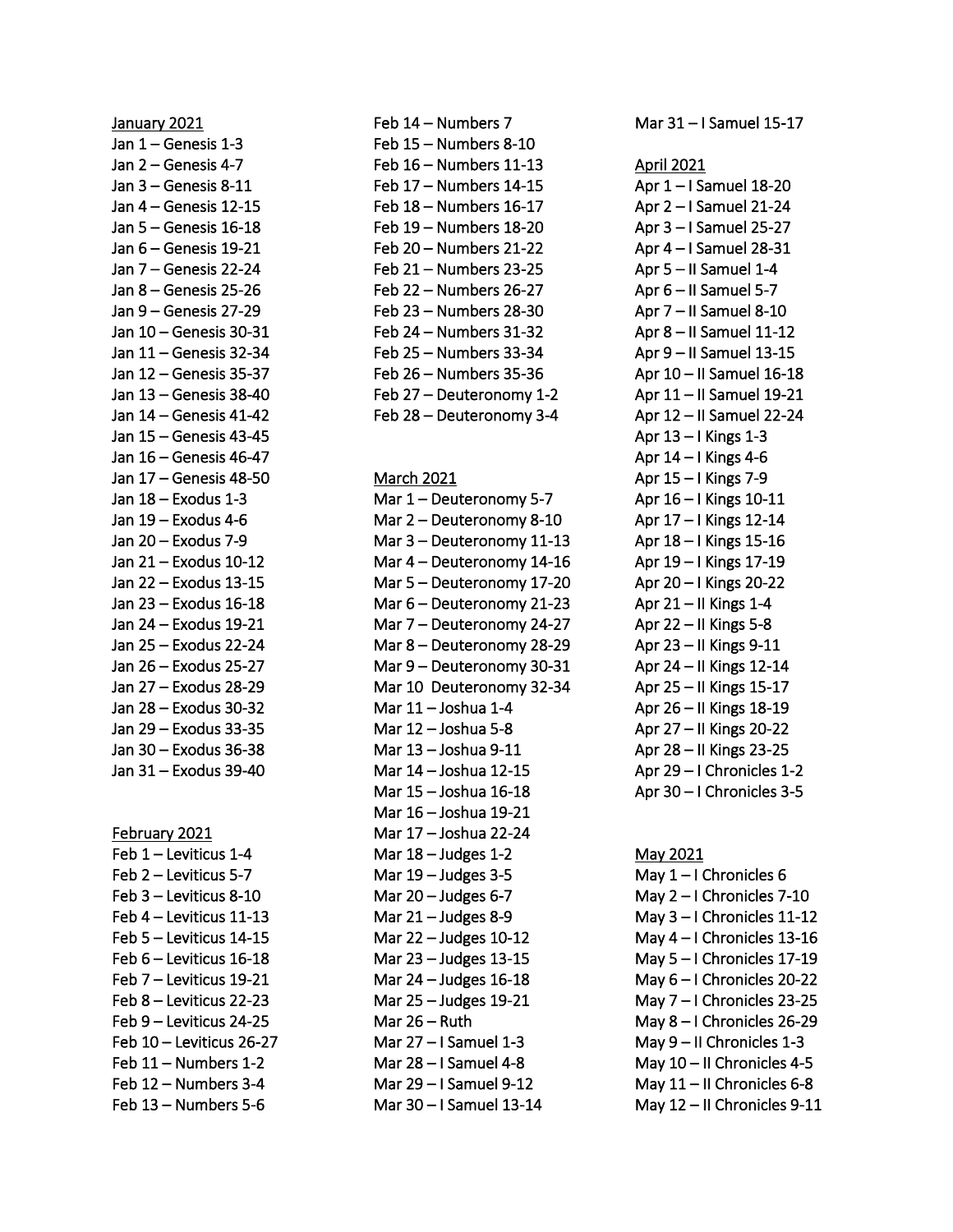May 13 – II Chronicles 12-14 May 14 – II Chronicles 15-17 May 15 – II Chronicles 18-20 May 16 – II Chronicles 21-23 May 17 – II Chronicles 24-26 May 18 – II Chronicles 27-29 May 19 – II Chronicles 30-32 May 20 – II Chronicles 33-36 May 21 – Ezra 1-3 May 22 – Ezra 4-6 May 23 – Ezra 7-10 May 24 – Nehemiah 1-4 May 25 – Nehemiah 5-7 May 26 – Nehemiah 8-10 May 27 – Nehemiah 11-13 May 28 – Esther 1-5 May 29 – Esther 6-10 May 30 – Job 1-5 May 31 – Job 6-9 June 2021 Jun 1 – Job 10-13 Jun 2 – Job 14-16 Jun 3 – Job 17-20 Jun 4 – Job 21-23 Jun 5 – Job 24-28 Jun 6 – Job 29-31 Jun 7 – Job 32-34 Jun 8 – Job 35-37 Jun 9 – Job 38-39 Jun 10 – Job 40-42 Jun 11 – Psalms 1-7 Jun 12 – Psalms 8-13 Jun 13 – Psalms 14-18 Jun 14 – Psalms 19-23 Jun 15 – Psalms 24-29 Jun 16 – Psalms 30-33 Jun 17 – Psalms 34-36 Jun 18 – Psalms 37-39 Jun 19 – Psalms 40-44 Jun 20 – Psalms 45-49 Jun 21 – Psalms 50-54 Jun 22 – Psalms 55-59 Jun 23 – Psalms 60-65 Jun 24 – Psalms 66-68 Jun 25 – Psalms 69-72 Jun 26 – Psalms 73-77 Jun 27 – Psalms 78

Jun 28 – Psalms 79-84 Jun 29 – Psalms 85-89 Jun 30 – Psalms 90-94 July 2021 Jul 1 – Psalms 95-102 Jul 2 – Psalms 103-104 Jul 3 – Psalms 105-106 Jul 4 – Psalms 107-110 Jul 5 – Psalms 111-118 Jul 6 – Psalms 119:1-88 Jul 7 – Psalms 119:89-176 Jul 8 – Psalms 120-131 Jul 9 – Psalms 132-137 Jul 10 – Psalms 138-144 Jul 11 – Psalms 145-150 Jul 12 – Proverbs 1-3 Jul 13 – Proverbs 4-6 Jul 14 – Proverbs 7-9 Jul 15 – Proverbs 10-12 Jul 16 – Proverbs 13-15 Jul 17 – Proverbs 16-18 Jul 18 – Proverbs 19-21 Jul 19 – Proverbs 22-24 Jul 20 – Proverbs 25-26 Jul 21 – Proverbs 27-29 Jul 22 – Proverbs 30-31 Jul 23 – Ecclesiastes 1-6 Jul 24 – Ecclesiastes 7-12 Jul 25 – Song of Solomon Jul 26 – Isaiah 1-4 Jul 27 – Isaiah 5-8 Jul 28 – Isaiah 9-12 Jul 29 – Isaiah 13-17 Jul 30 – Isaiah 18-22 Jul 31 – Isaiah 23-27 August 2021 Aug 1 – Isaiah 28-31 Aug 2 – Isaiah 32-35 Aug 3 – Isaiah 36-39 Aug 4 – Isaiah 40-43 Aug 5 – Isaiah 44-48 Aug 6 – Isaiah 49-53 Aug 7 – Isaiah 54-58 Aug 8 – Isaiah 59-63 Aug 9 – Isaiah 64-66

Aug 10 – Jeremiah 1-3

Aug 11 – Jeremiah 4-6 Aug 12 – Jeremiah 7-9 Aug 13 – Jeremiah 10-13 Aug 14 – Jeremiah 14-17 Aug 15 – Jeremiah 18-22 Aug 16 – Jeremiah 23-25 Aug 17 – Jeremiah 26-29 Aug 18 – Jeremiah 30-31 Aug 19 – Jeremiah 32-34 Aug 20 – Jeremiah 35-37 Aug 21 – Jeremiah 38-40 Aug 22 – Jeremiah 41-45 Aug 23 – Jeremiah 46-48 Aug 24 – Jeremiah 49-50 Aug 25 – Jeremiah 51-52 Aug 26 – Lamentations 13:36 Aug 27 Lamentations 3:37-5 Aug 28 – Ezekiel 1-4 Aug 29 – Ezekiel 5-8 Aug 30 – Ezekiel 9-12 Aug 31 – Ezekiel 13-15 September 2021 Sep 1 – Ezekiel 16-17 Sep 2 – Ezekiel 18-19 Sep 3 – Ezekiel 20-21 Sep 4 – Ezekiel 22-23 Sep 5 – Ezekiel 24-27 Sep 6 – Ezekiel 28-31 Sep 7 – Ezekiel 32-34 Sep 8 – Ezekiel 35-37 Sep 9 – Ezekiel 38-39 Sep 10 – Ezekiel 40-41 Sep 11 – Ezekiel 42-43 Sep 12 – Ezekiel 44-45 Sep 13 – Ezekiel 46-48 Sep 14 – Daniel 1-3 Sep 15 – Daniel 4-6 Sep 16 – Daniel 7-9 Sep 17 – Daniel 10-12 Sep 18 – Hosea 1-7 Sep 19 – Hosea 8-14 Sep 20 – Joel Sep 21 – Amos 1-5 Sep 22 – Amos 6-9 Sep 23 – Obadiah, Jonah Sep 24 – Micah Sep 25 – Nahum